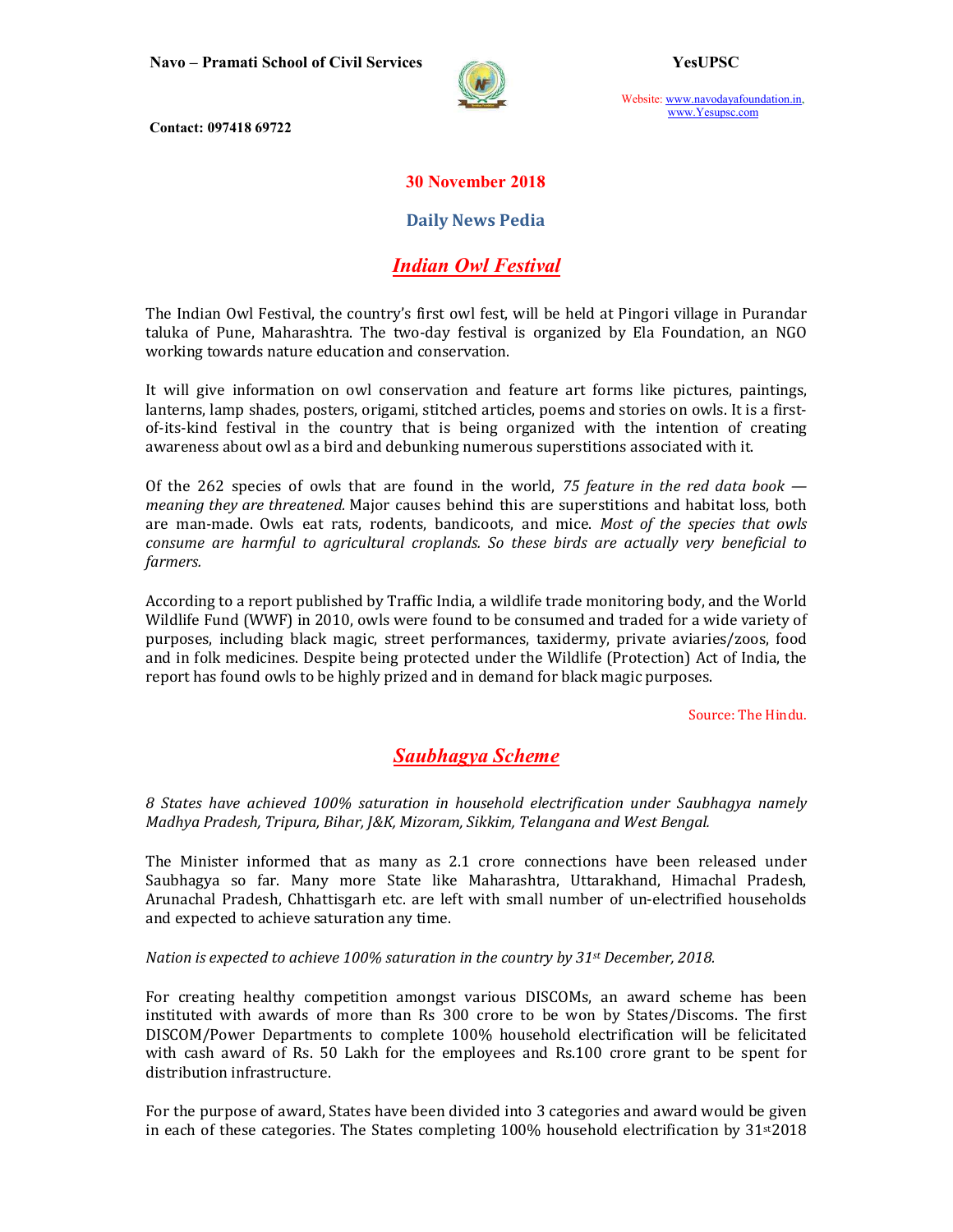will also receive additional grant of 15% of the project cost (5% for special category States) sanctioned under Saubhagya.

Source: The Hindu.

## Exercise Konkan-18

The Bilateral KONKAN exercise is marks the naval cooperation between India and the United Kingdom based on the long term strategic relationship.

The KONKAN series of exercises commenced in 2004, and since then has grown in scale. KONKAN-2018 will be conducted from 28 Nov to 06 Dec 18 off Goa with units participating from both navies. The harbour phase is scheduled from 28 Nov to 30 Nov 18, followed by the sea phase from 02 to 06 Dec 18.

The Royal Navy will be represented by HMS Dragon, a Type 45 Class Destroyer equipped with an integral Wildcat helicopter. The Indian Navy will field INS Kolkata, the first ship of latest Kolkata class destroyers, equipped with integral Seaking and an IN submarine.

The thrust of the exercise this year would be on Anti-Air warfare, Anti-Surface Warfare, Anti-Submarine Warfare, Visit Board Search and Seizure (VBSS) and Seamanship Evolutions.

Source: The Hindu.

## About Climate Vulnerable Forum

The Climate Vulnerable Forum is an international cooperation group of developing countries tackling global climate change. The CVF was founded by the Maldives government before the 2009 United Nations Climate Change Conference in Copenhagen, which sought to increase awareness of countries considered vulnerable.

United Nations agencies collaborate in implementing activities linked to the CVF with the UNDP, the lead organization supporting the forum's work. The CVF was formed to increase the accountability of industrialized nations for the consequences of global climate change.

Afghanistan, Nepal and Bhutan are its members, whereas India is one of the observer states.

The CVF is being held in Marshall Islands. Through the summit's "Jumemmej Declaration", the forum's leaders committed to strengthening their national climate efforts by 2020 in order to pressure world governments to act.

"Jumemmej" is a Marshallese word of seafaring origin calling for vigilance to keep a watch against threats.

The carbon-free summit brought together leaders of the Climate Vulnerable Forum (CVF), which represents many of the countries most threatened by climate change. More than 40 heads of state, government and delegation also constituted the first global gathering of leaders of nations most threatened by climate change.

Source: The Hindu.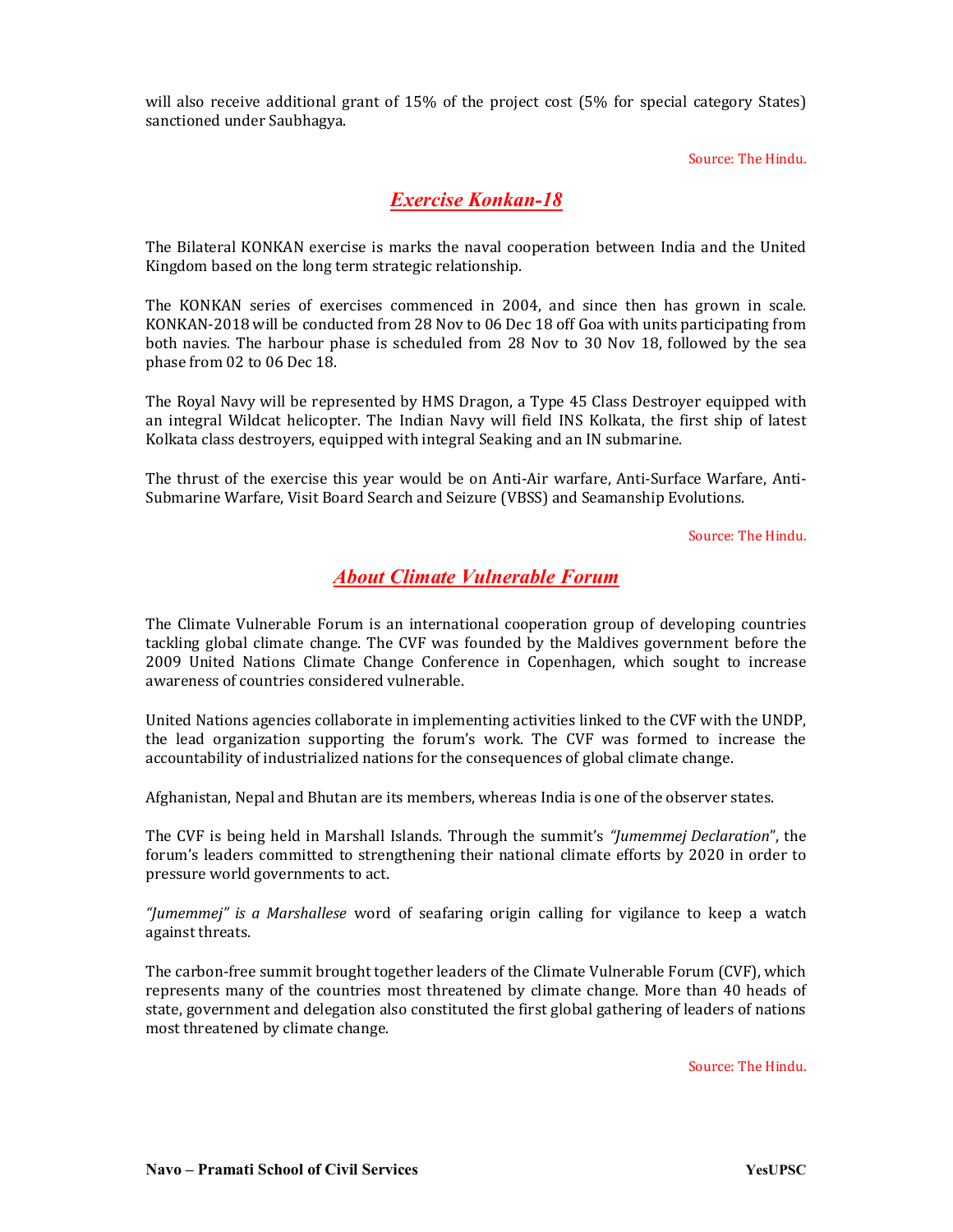# GST of 18% on tendu leaves: how it will impact tribals

The tendu tree (Diospyros melanoxylon) is found widely across central India. Leaves plucked from its shrubs are used to wrap bidi, the poor man's cigarette. Gathering tendu is labourintensive and employs millions of tribals.

Tendu leaf is the financial lifeline of the tribal people. Many tribals in central India depend of tendu leaf collection for subsistence. They collect the leaves as part of their right defined under the Scheduled Tribes and Other Traditional Forest Dwellers (Recognition of Forest Rights) Act, 2006. Madhya Pradesh is the biggest Tendu Leaves producing State of India. Tendu tree is endemic to Indian sub-continent. It is found in dry deciduous forests throughout India.

GST imposed on tendu leaves, a Minor Forest Produce (MFP), is 18%. The 18 per cent GST is made up of 9 per cent central GST (CGST) and 9 per cent state GST (SGST). Central tax on the leaf was earlier zero. Now, as the tax is high, the traders who get the tender from state corporations to collect tendu leaves pay even less to the tribals collecting the leaves. The hike in taxation will surely take a toll on the tribals who depend on the leaves for subsistence.

Source: The Hindu.

## China's ageing problem is a serious threat to growth

Editorial To Read

The impact of the slower growth in the workforce, in turn, is lower total economic growth The trade war between the US and China is obscuring a key fact: economic growth for both countries will be significantly slower than in the past, for the simple reason that their populations are ageing rapidly.

Let's start with the facts on ageing. The share of the US population aged 65 or above is expected to rise to 21% in 2050 from 13% in 2010. In China, it is expected to rise much more rapidly over that period, to 24% from 8%.

The result of these ageing populations is slower workforce growth. The potential labour force in the US grew by 2.5% per year between 1974 and 1981. It has been declining since, because of ageing, and is expected to be just 0.5% per year over the next decade. In China, the situation is even direr: The workforce has actually fallen recently. So the US is struggling with a lower but still positive growth rate, while China has to cope with almost no growth and perhaps some declines.

The impact of the slower growth in the workforce, in turn, is lower total economic growth. Since economic expansion is arithmetically the sum of workforce growth and labour productivity growth, achieving the same top-line growth as the population ages would require substantially higher productivity growth rates. While higher productivity growth would be welcome, no one really knows how to spur it.

So it is worth turning our attention back to the demographic component, with the focus on China, where population ageing is more acute. The key driver of the rapidly ageing Chinese population is a low number of births per female. To avoid a decline in a population without immigration, the total fertility rate (that is, the average number of children per female throughout her childbearing years) needs to be slightly above two.